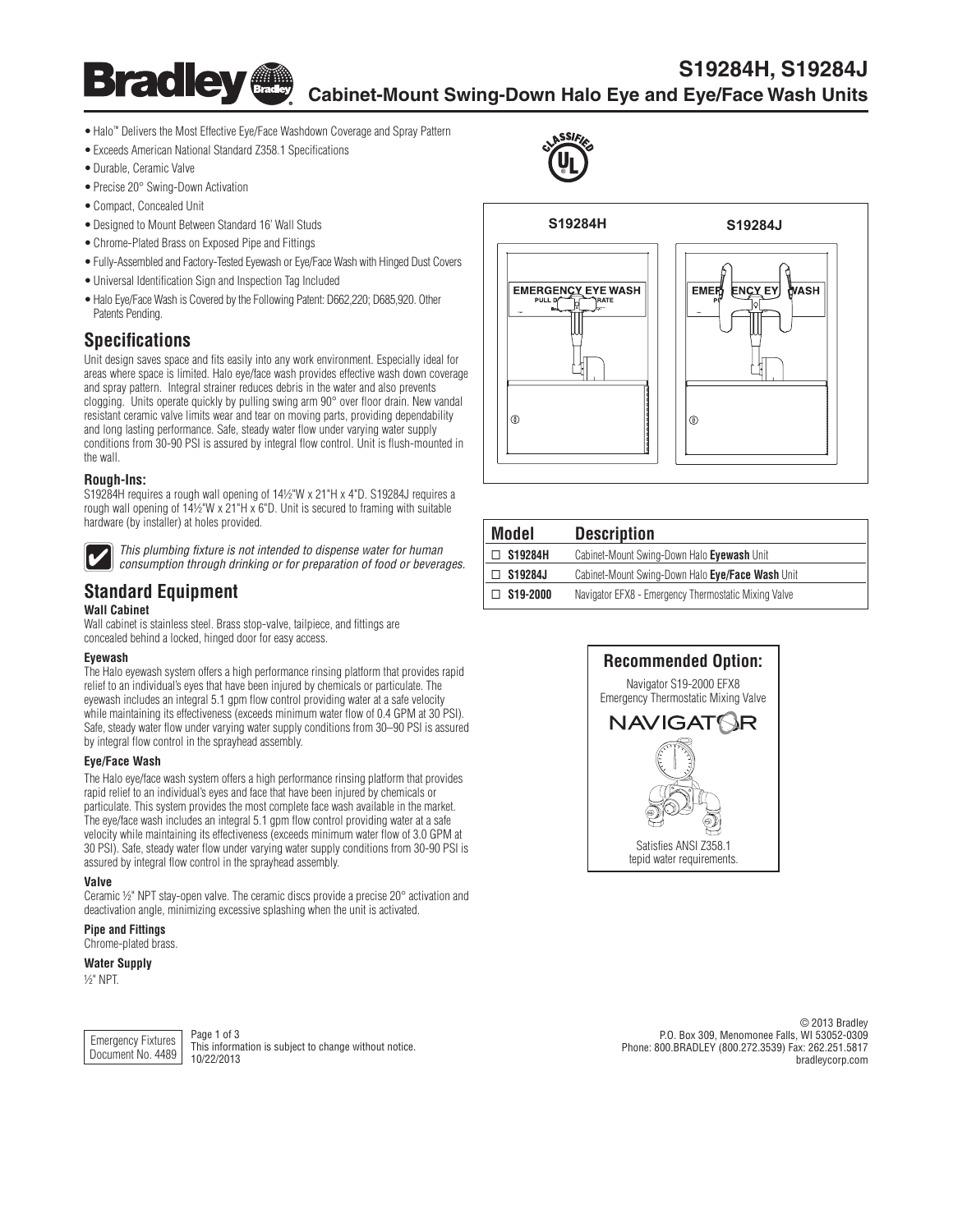



Emergency Fixtures Document No. 4489

Page 2 of 3 This information is subject to change without notice. 10/22/2013

© 2013 Bradley P.O. Box 309, Menomonee Falls, WI 53052-0309 Phone: 800.BRADLEY (800.272.3539) Fax: 262.251.5817 bradleycorp.com